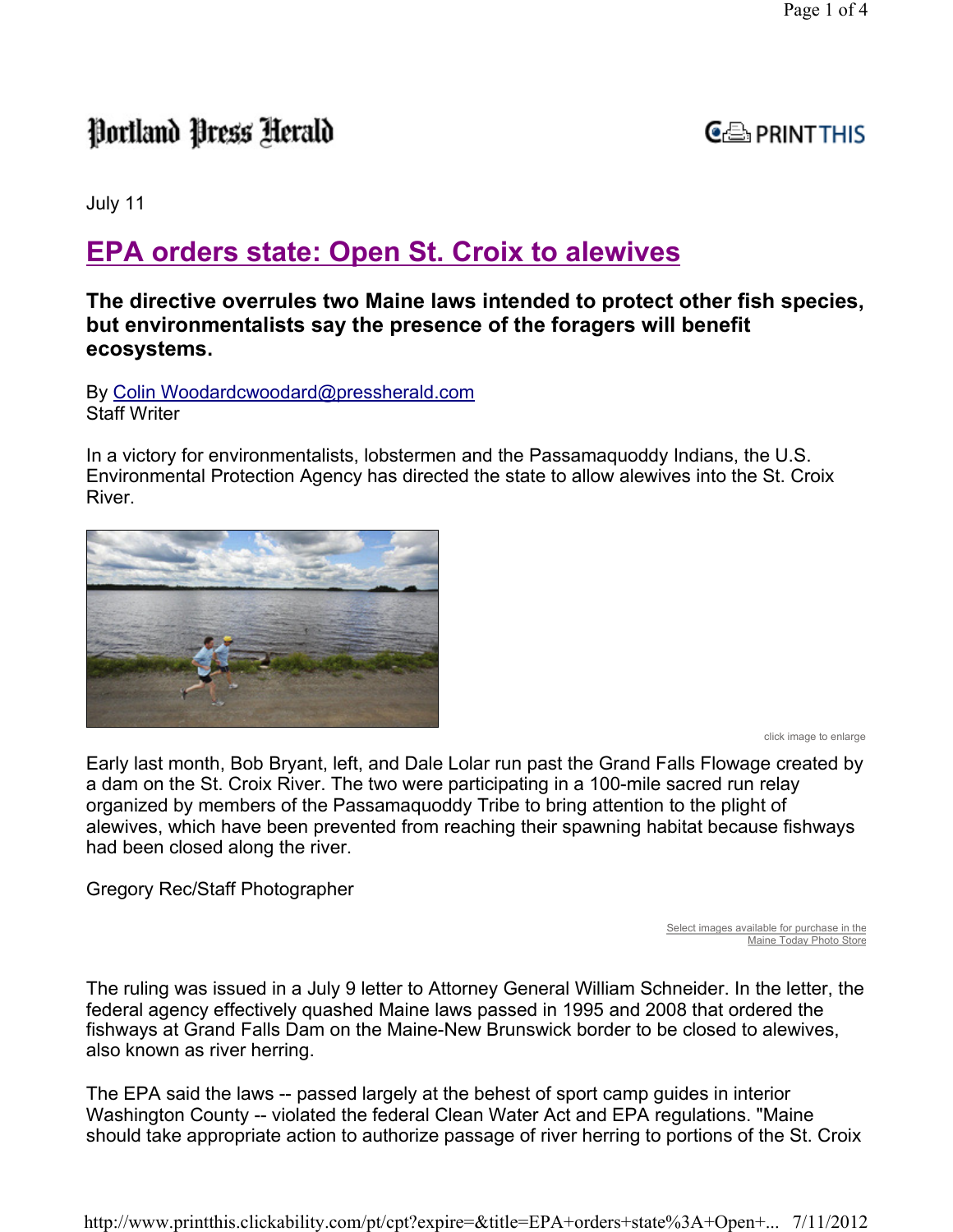River above Grand Falls Dam," Stephen Perkins, director of the EPA Office of Ecosystem Protection, wrote to Schneider.

The ruling came a day after publication of a Maine Sunday Telegram cover story on the heated, 17-year battle over the alewives' access to the river.

The EPA wrote the letter in response to legal action by two separate groups earlier this year. On May 31, the Conservation Law Foundation filed a lawsuit against the agency in an effort to compel it to review and overrule the Maine laws. Another environmental group, the Richmondbased Friends of Merrymeeting Bay, had notified EPA they intended to sue as well.

"It's a good day for the St. Croix and for alewives and people and other critters that depend on them, but this is not done until the state takes the final step, which is repealing the law and allowing the perfectly functioning fish passage to operate," said Sean Mahoney of the Conservation Law Foundation. "It's not a question of building something and hoping (the fish) come. The fish are already here waiting."

The offices of Schneider and **Gov. Paul LePage** did not respond to requests for comment Tuesday. Their positions on the issue are not currently known.

The chiefs of the state's Passamaquoddy, Penobscot, Maliseet and Micmac Indian tribes sent a joint letter to LePage on June 21 urging him to support a forthcoming effort to get the Legislature to overturn the law and allow the forage fish to have access to the watershed.

Alewives were effectively shut out of the river from 1825 to 1981, first because of impassable dams, and later because of pollution from lumber and paper mills. But from 1981 to 1987, their annual run grew 13-fold to more than 2.6 million.

In 1995, Augusta lawmakers passed a law that ordered the fishways at Woodland and Grand Falls closed to the fish because of fears that they would harm smallmouth bass populations in the region's lakes and ponds. The St. Croix alewife runs collapsed to just 900 fish in 2002, a decline of 99.7 percent.

In 2008, the Legislature revisited the issue, but ultimately decided only to open the Woodland Dam in Baileyville to the fish, depriving them of an estimated 94 percent of their habitat.

Environmentalists and marine fisheries advocates say restoring the alewife population will benefit both the freshwater and marine ecosystems, because they are a source of food for smallmouth bass, cod and other species. One researcher estimated that if spawning runs were allowed access to the entire watershed, alewives could number more than 20 million, up from just over 31,000 now, with access confined to the lowest stretch of the river south of the Grand Falls Dam.

It is not yet clear whether the LePage administration would have any alternative to complying with the EPA's directive if they disagree with it.

Roger Fleming, an Appleton-based attorney with Washington, D.C.-based Earthjustice who helped file legal motions for the Friends of Merrymeeting Bay, said Maine has little choice but to comply.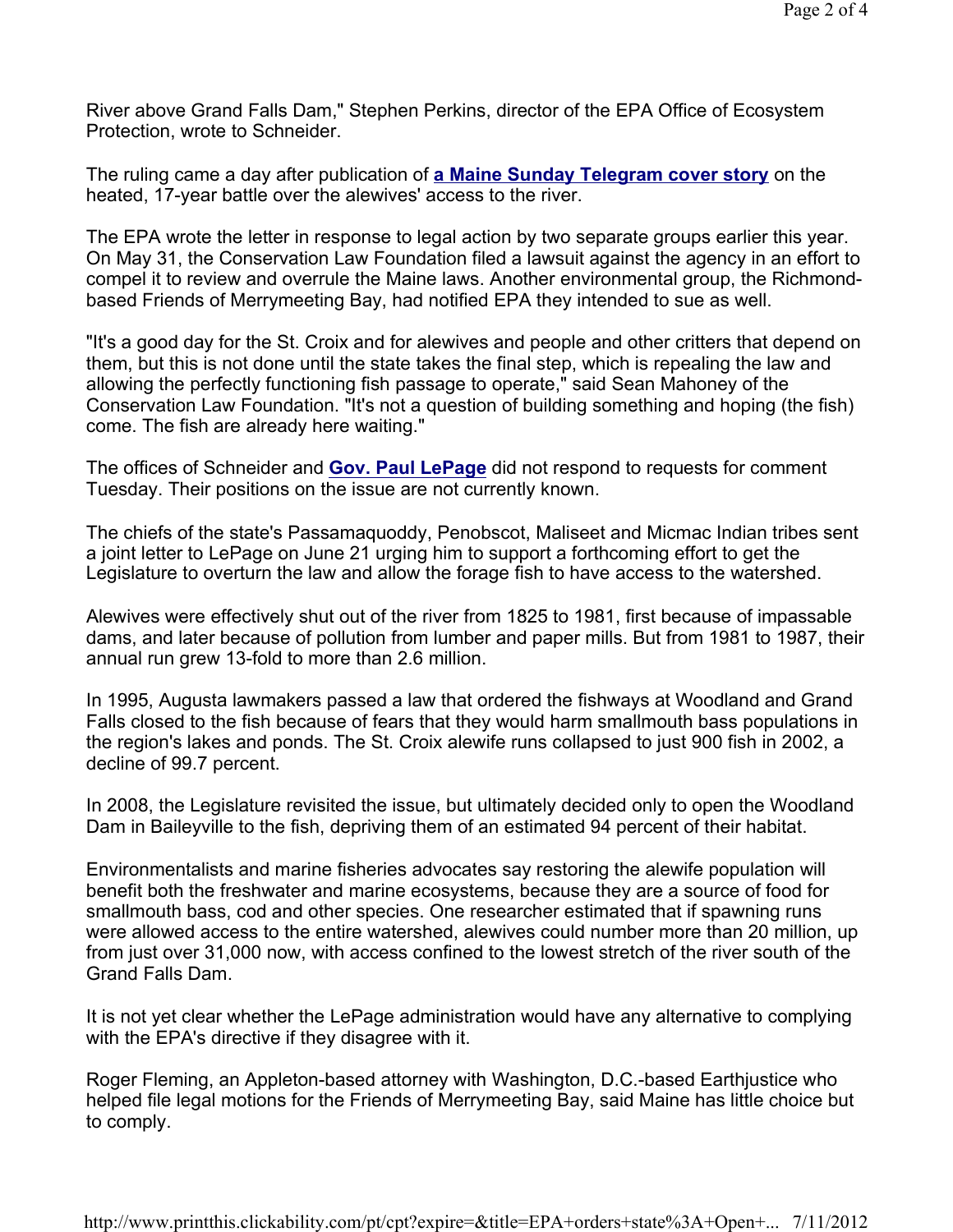"I think the letter is strong and they don't really have any options in this case," Fleming said. "We will do whatever is necessary to make sure they take appropriate action, and if we have to we will go back to court."

In a written statement, the EPA's office of public affairs for New England appeared to signal that the agency's most powerful enforcement cudgel might not be available in this case. The Grand Falls Dam was built prior to passage of the Federal Power Act and thus is not subject to federal licensing under the Clean Water Act.

"EPA's disapproval (of the Maine law) could affect licensing of any new activities on the St. Croix River in the vicinity of the Grand Falls Dam until the situation is rectified," the statement said. "Under present circumstances, however, the Grand Falls Dam does not require any (Clean Water Act) licensing that would be directly affected by EPA's disapproval."

EPA spokesman David Deegan declined Tuesday to elaborate on questions of enforcement.

This year's spring spawning run has ended, so from an ecological perspective there may be no particular rush to open the fishway.

As reported Sunday, the international body charged with resolving disputes on the shared waterway has already developed a plan to manage and monitor the reintroduction of alewives should the Grand Falls Dam be opened to them.

The International Joint Commission's "adaptive management plan" would let the alewives into more of the watershed while carefully monitoring their effects on the ecosystem and taking steps to restrict their numbers if problems arise. It is not clear whether the plan is consistent with the EPA's ruling, although it was developed with the expectation that the agency might take action.

The plan would allow the spawning alewives into the middle watershed, but prevent them from passing the next set of dams at Vanceboro (on the main river) and Grand Lake Stream (on the western branch.) Biologists would carefully monitor the situation, stepping in to close fishways if alewives appeared to cause trouble at certain densities.

Staff Writer Colin Woodard can be contacted at 791-6317 or at: cwoodard@mainetoday.com

Were you interviewed for this story? If so, please fill out our accuracy form

Send Question/Comment to the Publisher

Tweet<